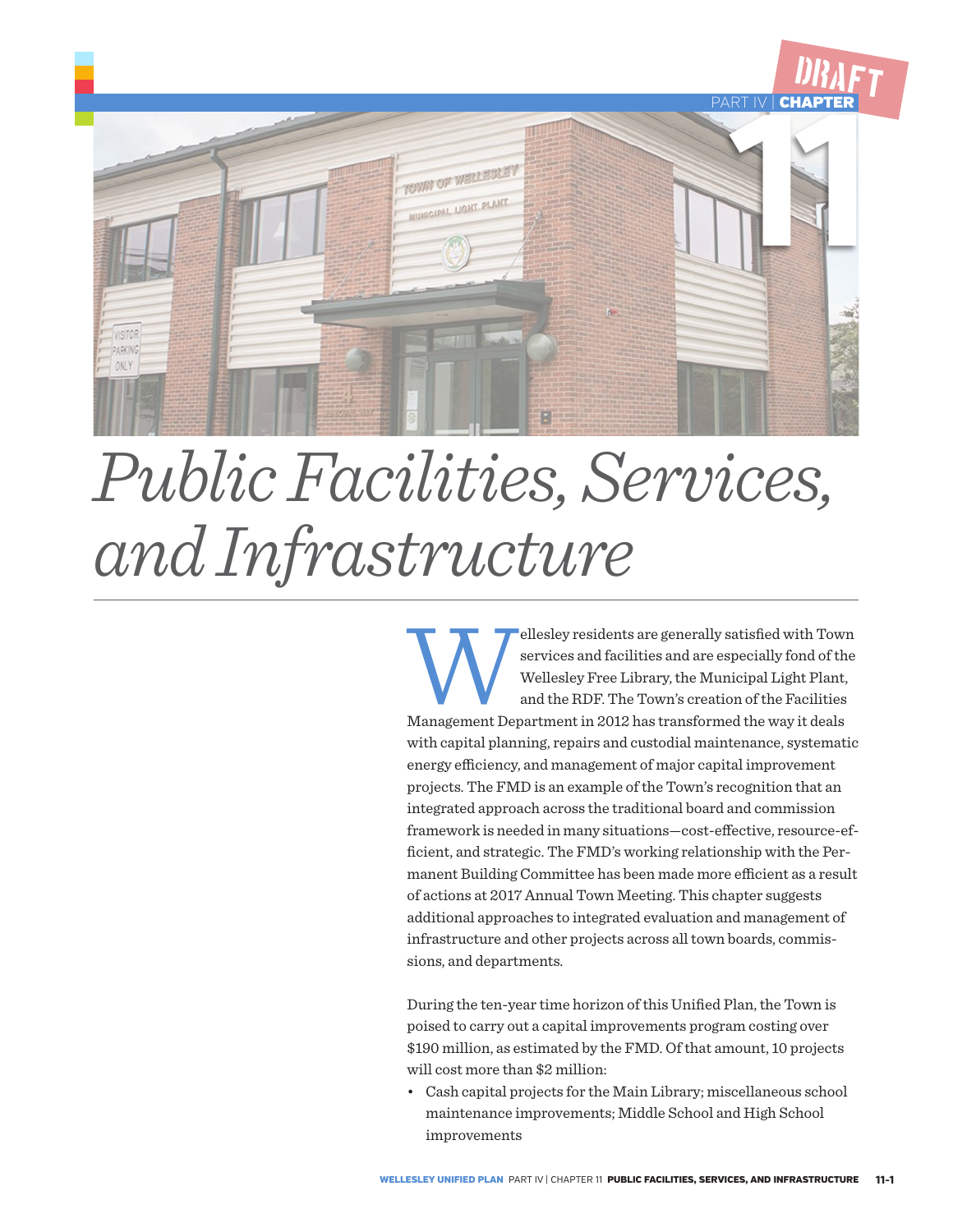

• Debt-funded projects for the Town Hall exterior and interior restoration and renovation; Hills Library exterior; school projects at the Middle School, Sprague, and Bates; and the Hunnewell/ Hardy/Upham (HHU) renovations/new schools.

The most costly projects are the Town Hall project and the HHU projects. Some state funding will likely be available for new school construction.

In recent years, new and upgraded Town facilities have reflected the Town's increasing commitment to being a model of sustainability practices—in energy efficiency, resource conservation, and lowimpact development practices. The Town has an opportunity to build on these commitments by taking a holistic and systematic approach to the evaluation and rating for sustainability benefits of all Town projects.

#### *Supporting town government concepts:*

*The Unified Plan's emphasis on making town government more customer-centric, data-driven and strategic, and transparent is reflected in several of this chapter's goals and strategies, including a townwide project-evaluation system; community meeting space initiatives and digital reservations; and improved public-facing digital systems.*

#### **A. Public Facilities, Services and Infrastructure In The Vision And Values**

#### *VISION*

Wellesley is a town recognized for its welcoming community culture and exemplary town services; commitment to education and life-long learning; and quality of life that enhances the health and social well-being of its residents.

#### *VALUES*

- **• Excellence in Service Delivery:** Provide a broad array of services to residents and other users of town services; maintain a strong customerservice orientation that strives for excellence in every aspect of service delivery.
- **• Education:** Support best-in-class public education, library, recreational and senior services*.*
- **• Town Asset Management:** Maintain, protect, preserve, and enhance the Town's physical assets, including facilities, infrastructure, parks, open space, and natural resources*.*
- **• Collaboration:** Leverage resources and expertise of local private businesses and institutions, as well as neighboring towns and regional agencies, to achieve mutual goals.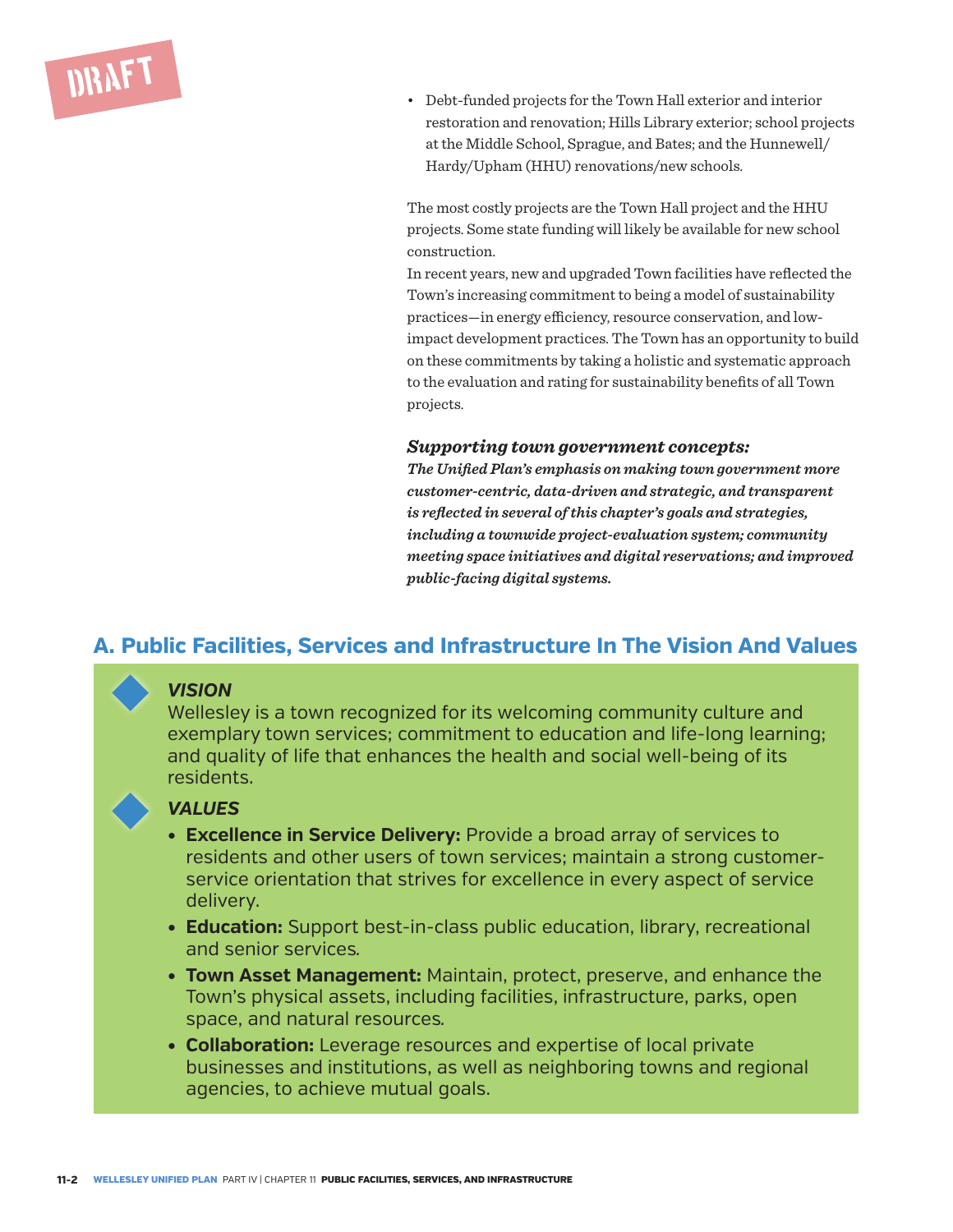

#### **B. Goals And Policies**

| <b>GOALS</b>                                                                                                                                                                                                                | POLICIES FOR DECISION MAKERS                                                                                                                                                                                                                                     |
|-----------------------------------------------------------------------------------------------------------------------------------------------------------------------------------------------------------------------------|------------------------------------------------------------------------------------------------------------------------------------------------------------------------------------------------------------------------------------------------------------------|
| <b>Town-owned facilities are in</b><br>good condition, functional, and<br>resource-efficient.                                                                                                                               | • Maintain a facilities master plan.<br>• Continue asset management with proactive, preventive<br>maintenance programs.                                                                                                                                          |
| <b>Wellesley maintains school</b><br>excellence.                                                                                                                                                                            | • Continue to implement the school system's strategic plan.<br>• Support implementation of the recommendations of the HHU<br>report.                                                                                                                             |
| <b>New schools and other facilities</b><br>are designed to support<br>additional community goals.                                                                                                                           | • Explore the development of multiuse facilities when investing in<br>new schools and other town improvements.                                                                                                                                                   |
| <b>Wellesley maintains exceptional</b><br>library services.                                                                                                                                                                 | • Support implementation of the Wellesley Free Library's strategic<br>plan.<br>• Ensure that library facilities continue to serve residents' needs for<br>gathering places.                                                                                      |
| The Town has a system and<br>process for evaluating proposed<br>infrastructure projects for the<br>full range of social, economic,<br>and environmental impacts in<br>project design, construction,<br>operation, and cost. | • Support evaluation of proposed Town infrastructure projects<br>across all departments for the full range of life-cycle costs and<br>benefits.                                                                                                                  |
| <b>Wellesley's stormwater-</b><br>management system<br>incorporates best practices<br>that promote infiltration and<br>improve water quality.                                                                               | • Make Wellesley a model of best practices in stormwater<br>management for dense suburban communities.                                                                                                                                                           |
| The Town of Wellesley has<br>up-to-date, 21st-century<br>technology tools and processes.                                                                                                                                    | • Support maintenance of a townwide technology plan to<br>coordinate technology needs and upgrades for all Town<br>departments, the school system, and the library for efficient<br>service delivery and effective customer service for residents and<br>others. |
| Town policies governing the<br>maintenance and acceptance<br>of private streets have been<br>clarified.                                                                                                                     | • Develop policies for town involvement in private road upgrades/<br>maintenance and town acceptance of private streets                                                                                                                                          |

#### **C. Findings And Challenges**

#### FINDINGS

#### *Public Facilities*

- Wellesley has 30 public buildings, including schools and the Municipal Light Plant (MLP).
- The Facilities Management Department (FMD), created in 2012, operates and maintains all Town facilities except the MLP building, providing custodial service, maintenance, energy, capital planning and project management for 1.2 million square feet in 29 buildings: 10 schools, Sprague Field

House, 3 libraries, 2 fire stations, 1 police station, Town Hall, the Warren Building, Tolles Parsons Center, Morses Pond Bathhouse, 2 DPW garages, DPW administration buildings, and 5 RDF buildings.

- FMD developed the first five-year capital plan for Town buildings in 2012 and updates the capital plan annually in collaboration with school principals, municipal department heads, and FMD staff. The capital plan also looks forward an additional five years to include projects expected for that period.
- FMD focuses on preventive maintenance and "green" cleaning procedures and supplies. In the five years since its creation, FMD has caught up with much of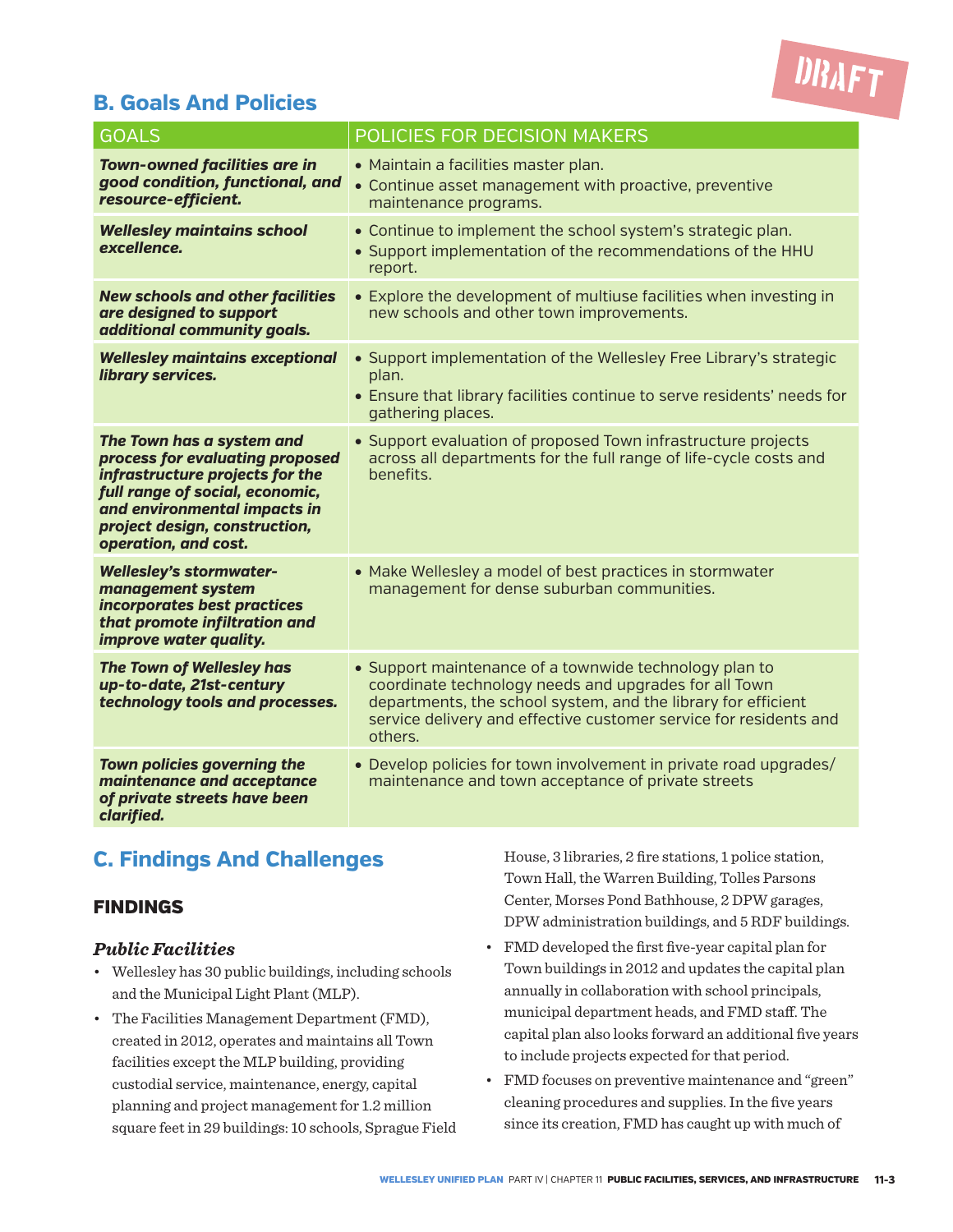DRAFT the deferred maintenance in Wellesley buildings and is now developing a comprehensive inventory and replacement system for major building systems and equipment.

- FMD has focused on energy-efficient systems, reducing energy use by 10% between FY2012 and FY2015, with continuing savings. The FMD energymanagement cycle consists of analyzing energy use data, identifying energy-use anomalies, proposing energy-conservation measure (ECM) solutions, implementing the ECMs, optimizing the performance of the ECMs, and then performing preventive maintenance on the ECMs. ECMs include LED lights and building controls (HVAC).
- FMD has an asset-management system for the assets it manages: vehicles, furniture, and equipment. DPW has a separate asset management system for the assets it manages.
- The Permanent Building Committee provides design, financial and construction management services to Town boards, including hiring architects, consultants and project managers. The PBC evaluates requests for funds, approves final plans, and oversees the bid phase under public bidding laws.
- As of 2017 Annual Town Meeting, the Permanent Building Committee (PBC) works with the FMD to manage projects of \$500,000 or more. Two previous PBC staff positions have been moved to the FMD budget.

#### *Municipal Light Plant*

- The Municipal Light Plant (MLP) operation is in excellent physical and financial condition, with up-todate infrastructure, \$65 million in assets and no debt.
- The MLP focuses on four goals: reliability, competitive rates, financial benefits to the Town, and public and employee safety.
- MLP provides very competitive electric rates to Wellesley customers, among the lowest in Massachusetts.
- The MLP has non-operating revenues that help it maintain low rates—for example, work at Devens, the Town of Acton, and with cellular towers.
- A 1 GB fiber backbone is in place, but MLP needs a partner for reliability.
- MLP is beginning a pilot wi-fi program in ten locations, including Town Hall.
- MLP provides a payment-in-lieu-of-taxes (PILOT) of approximately \$1 million to the Town. The Town also receives benefits such as fiber connectivity to all Town buildings, discounted electric rates, traffic signal maintenance, and the funding of energyefficiency programs.
- A new MLP building was built in the last ten years.

#### *Public Safety*

- Wellesley has very low crime rates. According to FBI data, the violent crime rate is 0.86 per 1,000 persons compared to 3.91 per 1,000 persons for the State of Massachusetts. The property crime rate is 9.1 per 1,000 compared to 16.91 per 1,000 for the state. A recent analysis ranked Wellesley among the 100 safest communities with more than 25,000 population in the United States. (www.neighborhoodscout.com/blog/ top100safest )
- The Wellesley Police Department has 50 FTE staff and 44 sworn officers operating out of one police station.
- The Fire Rescue Department has 57 FTE, including 35 firefighters, and has two fire stations, one at Central Street and Weston Road, and the other on Worcester Street in Wellesley Hills.
- The Fire Department is responsible for the Wellesley Comprehensive Emergency Management Plan and the Fire Chief is the Emergency Management Director. The department trains citizen volunteers for the Citizens Emergency Response Team (CERT)
- The Fire Rescue Department also supervises a contract with Cataldo Paramedics.

#### *Engineering and Public Works*

- The Board of Public Works oversees the Department of Public Works (DPW). DPW provides water and sewer utilities, solid waste, essential public works, and engineering services. The DPW building was renovated and expanded within the last ten years.
- Water and sewer are enterprise funds whose services are funded by ratepayers and who can bond for capital improvements based on ratepayer receipts.
- Town tax revenues fund the following divisions (sometimes called "tax-impact programs"): Engineering, Park and Highway, Recycling and Disposal Management.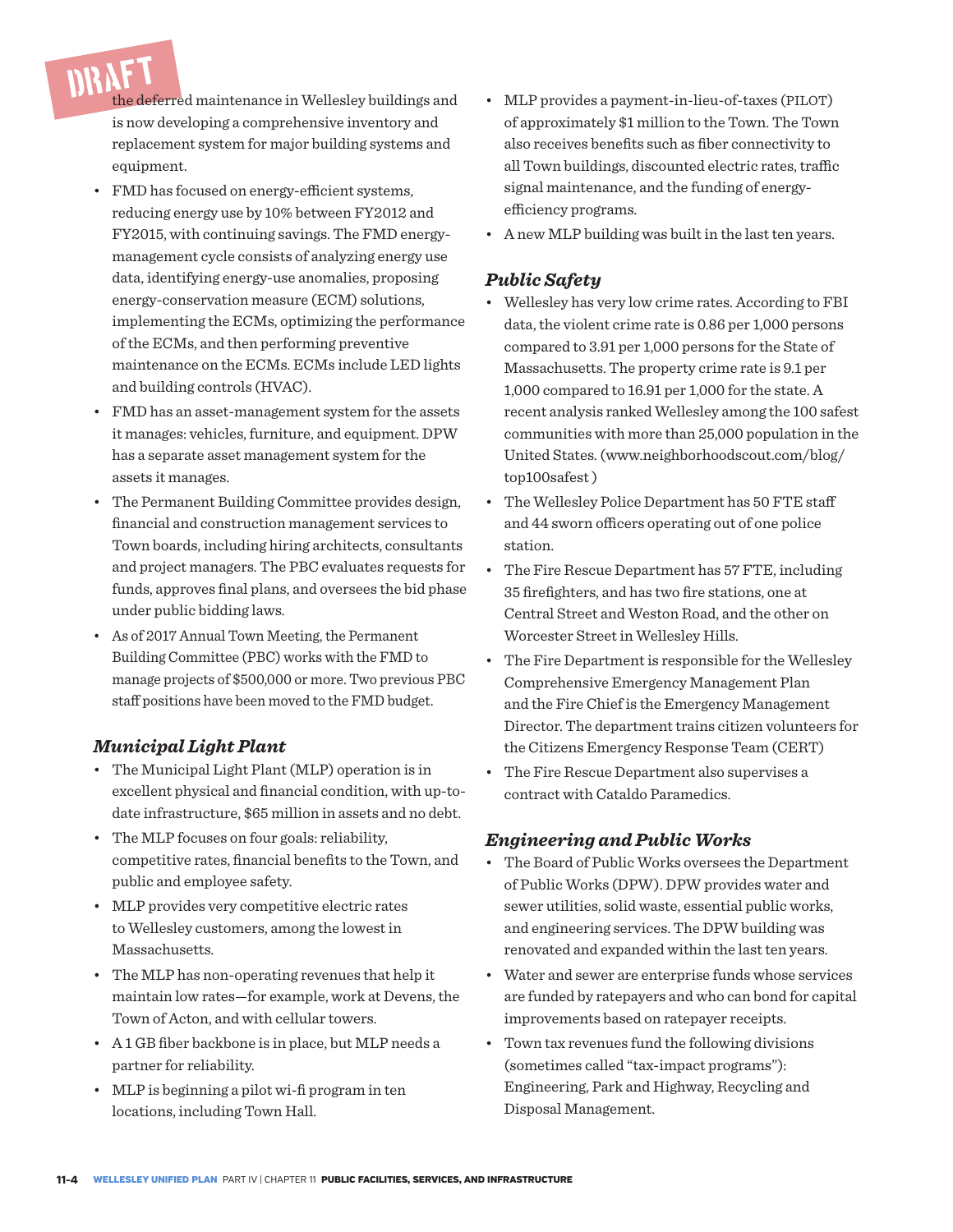

- Park and Highway maintains Town roads, sidewalks, curbs, catch basins, culverts, storm drains, and street name signs.
- The Recycling and Disposal Facility (RDF) for solid waste and recycling generates over 350,000 annual vehicle trips.
- The Engineering Division designs and manages DPW projects; provides engineering review to the Planning Board and Zoning Board of Appeals, and other Town departments; implements the Town stormwater management plan; and maintains plans and files for deeds, easements, and construction.
- Recent projects include reconstruction of Kingsbury Street, construction of a new salt shed, renovation of the High School track and field, street resurfacing, sidewalk construction, Morses Pond invasive-weed harvesting, bulb planting, playground inspection and repairs.
- The Town is preparing to update and upgrade its stormwater management policies and activities in order to comply with federal and state regulations. DPW is beginning to implement green infrastructure designs such as bioswales and permeable pavement.
- DPW developed a benchmarking study with neighboring Natick and Needham and presented it to the Board of Selectmen. The three towns have agreed to continue to collaborate.
- DPW provides services for capital projects that are funded to the budgets of other boards and commissions, and bills those agencies for the work.
- The DPW's strategic plan goals for FY16 included:
	- › Reduction in hydrant and water system leaks to less than 12.5%
	- › Reduction in lost-time injuries and at-fault vehicle accidents
	- › Completion of tasks associated with Town projects
	- › Creation of a stand-alone Stormwater Program Budget, identify the impact of the EPA and DEP stormwater permit requirements, evaluate and identify a preferred funding model
	- › Completion of automatic meter system pilot program to determine scope of townwide water meter replacement
	- › Completion of RDF transition plan in anticipation of RDF superintendent retirement
	- › Construction of new salt shed

#### *New projects*

- An aquatic and ice rink facility at 900 Worcester Street is planned to be built and managed by a private company.
- The Tolles-Parsons Senior Center opened in September 2017 on Washington Street.
- School projects include middle school improvements and the anticipated reconstruction of at least two replacement elementary schools.
- The Town purchased the North 40 from Wellesley College, but there is no final determination how it will be used.

#### *Schools*

- Wellesley Public Schools has a strategic plan (funded in part by the Wellesley Education Foundation) and is publishing its first benchmarking progress report.
- Wellesley has 10 public schools (one preschool seven elementary, one middle school, and one high school) with a total enrollment slightly over 5,000 students.
- Enrollments in the last ten years have fluctuated between 4,800 students and 5,000 students. Projections forecast a downward trend in K-12 enrollment from 4,785 students in FY19 to 4,619 in FY21. The peak year of K-12enrollment since the midtwentieth century was 4,975 in 2016.
- The HHU (Hardy/Hunnewell/Upham) Master Planning Committee released a report in April 2017 with recommendations for building two schools with an expected cost of over \$100 million, and closing one school. This would reduce the number of elementary schools to six.
- The School Committee policy statement agrees

#### EXHIBIT 11.1 **WELLESLEY PUBLIC SCHOOLS MOST LIKELY PROJECTED ENROLLMENT**



*Source: Future Think—Wellesley Public Schools enrollment projections*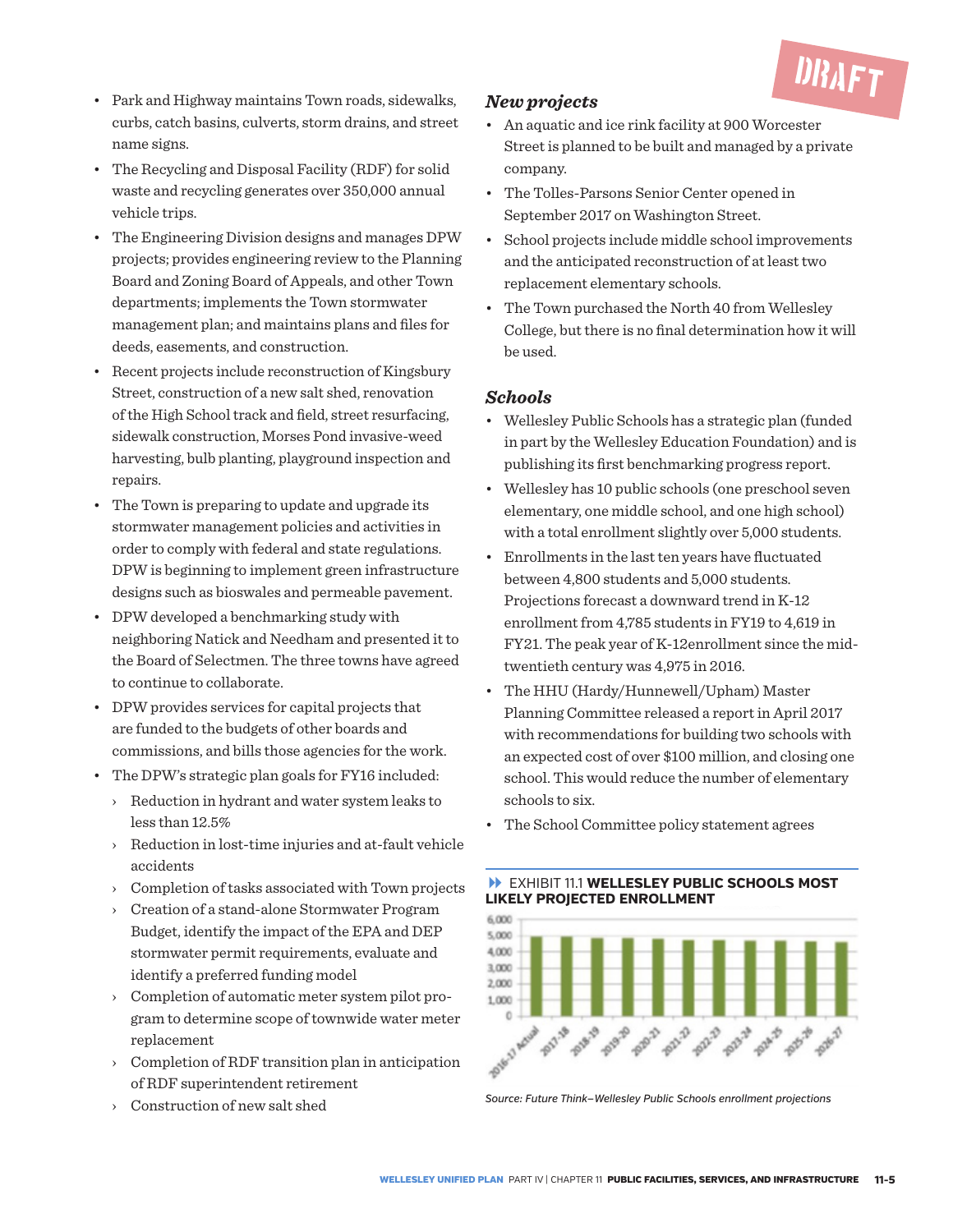DRAFT with the committee report that the Town should rebuild at least two schools, Hunnewell and either Upham or Hardy, in an order to be determined after further study, and agrees that the third school should be rebuilt if K-5 elementary enrollment exceeds 2,350 on a trending basis and/or the current school configurations are limiting educational needs. (https://wellesleyps.org/wp-content/ uploads/2017/05/HHU-Position-Statement-5-23-17. pdf).

- In December 2017, the Massachusetts School Building Authority (MSBA) invited the Upham School into their core program to rpvide state support and funding for renovation or rebuilding of the school. The site on which to build the school, likely either the current Upham site or the current Hardy site, has not et been determinted. No state funding is espected for the HUnnewell School.
- The School Committee plans to retain control of whichever school site is not rebuilt in case it is needed for a future school.
- Other future school projects include middle school infrastructure improvements.
- There are 6 private elementary, middle and/or high schools in Wellesley, with a total enrollment of 1,166 students, the largest of which is Dana Hall School.

#### *Wellesley Free Library*

- The Wellesley Free Library has three branches: the Main Branch, the Hills Branch and the Fells Branch. The Main Library and the Hills Branch are supported by town funding. The mission of the Wellesley Free Library is to serve as a community gathering place, a cultural destination and a gateway to ideas for residents of all ages and interests.
- 17,158 Wellesley residents have a library card
- FY 17 statistics for the library: 359,246 visits; 760,434 items checked out or renewed, of which 498,577 were books. Reference staff answered 106,089 questions and 36,452 patron visits to 1,503 programs.
- The library system gets almost 20% of its support from private sources.
- Increasing demand and changes in technology require increased budgets for upgrades.
- The library system has a five-year strategic plan, with an updated plan adopted in September 2017. The plan was developed in the context of the Wellesley Unified Plan's Vision and Values statement. Library goals include:
	- › Expansion of meeting, study, and gathering space to meet community and user demand.
	- › Revitalization of the Fells Branch with integrated learning space for children and an adjacent children's garden.
	- › Enhancement of communication and marketing of library services to the public
	- Enhancement of communication with town boards and departments outside of the budgeting period and coordinate offerings with town departments
	- › Investment in technology for operational efficiencies and for technology services to users

#### CHALLENGES

- Providing sufficient community meeting space
- Enhancing efficiency in service delivery and improvements
- Reaching consensus on future uses of the North 40
- Keeping up to date with technology for operations and for customer service
- Preserving programs of regular investment in infrastructure
- Evaluating operations and facilities for resource- and cost-efficiency across town government

#### **D. What The Community Said**

#### *Comments from focus groups and interviews*

- "Public schools are some of the best in the state. We are creating the future right here in our students! Why not with the rest of the town?"
- "Younger families are chomping at the bit for facilities—hockey rink, fields, top-notch facilities. We have worse facilities than peer towns. There was a bare bones renovation at the football field."
- "The new high school is not as good as Natick High."
- "We are behind in infrastructure. The pipes will crumble someday….The bill is going to come due."
- "The Facilities Management Department is a big plus. It made people understand the need for facilities maintenance."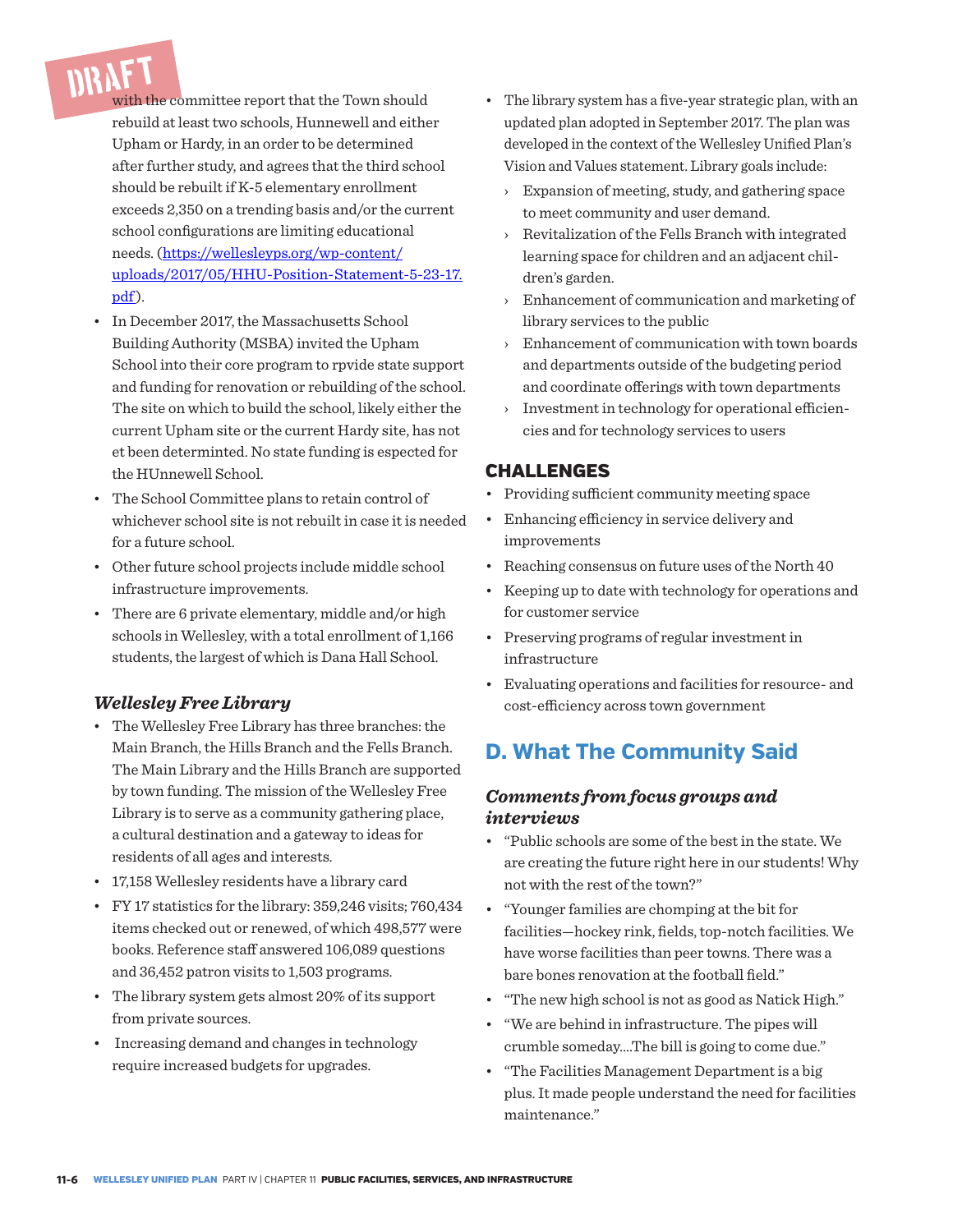

#### *Comments from public meetings and surveys*

Public facilities and services were not a focus of respondent comments, as there appears to be general satisfactions with Town services. However, certain facilities are especially well-liked or considered important assets to the Town, such as the Library, the Municipal Light Plant (for its low electric rates), and RDF. Complaints about the condition or availability of facilities tended to focus on athletic fields and facilities and, to a lesser degree, schools. There were a few comments about the importance of maintaining and improving infrastructure, and survey respondents recognized the importance of infrastructure and physical assets to the town when asked to rank several issues in terms of importance to the respondent and importance to the town:

| <b>IMPORTANT TO ME</b>                          | <b>IMPORTANT TO THE TOWN</b>                    |
|-------------------------------------------------|-------------------------------------------------|
| 1. School system excellence                     | 1. School system excellence                     |
| 2. Sense of community                           | 2. Sense of community                           |
| 3. Sustainability and<br>preserving resources   | 4. Infrastructure and physical<br>assets        |
| 4. Infrastructure and physical<br>assets        | 3. Sustainability and<br>preserving resources   |
| 5. Enhancing diversity                          | 6. Improving transportation<br>and connectivity |
| 6. Improving transportation<br>and connectivity | 5. Enhancing diversity                          |
| 7. Support for businesses                       | 7. Support for businesses                       |
| 8. Regional partnerships                        | 8. Regional partnerships                        |

#### *Comments from Sustainable Systems workshop:*

Participants were asked what Town services need improvement, reduction, or expansion?

- **• Trash and recycling (See Chapter 12)**
	- › Trash collection
	- › Public recycling containers with public trash cans
	- › Trash collection/litter (lack of recycling facilities)
	- › Litter on public streets, parks, sports fields
	- › Public trash can overflow
	- › No public recycling
- **• Transportation issues (see Chapter 10)**
	- › School bus—affordability and time
	- Pedestrian and traffic access
	- Townwide, frequent bus service (predictable times)
	- › Parking garages below ground
	- › Need more parking near T stations
	- Underground parking lot across from library, behind Central St.
	- › Connect to Green Line in Newton
- **• Landscape treatments (See chapter 12)**
	- › Reducing chemical treatments on lawns, landscaping
	- › Preserving wildlife
	- › Native plants incorporated into natural landscaping around municipal, residential, commercial buildings
	- › Combat invasive plants in Town
- **• Energy efficiency and resource-efficiency issues (See Chapter 12)**
	- › Renewable energy sources
	- › 100% renewable goal for the town—municipal, residential, commercial
	- › School gardens for learning to supplement dietand increase outdoor time
	- Food recovery system for restaurants, schools, colleges, (with corporation of Health Dept.) so food waste is reduced

#### **• Other**

- › Street lighting and light pollution
- › Adopt rating system for municipal projects to ensure sustainability
- › Develop 900 Worcester St. so that it does not adversely affect the town-wide energy reduction goal, does not adversely affect Route 9 traffic, preserves wetlands, and allows walkability and base this on sustainability guidelines.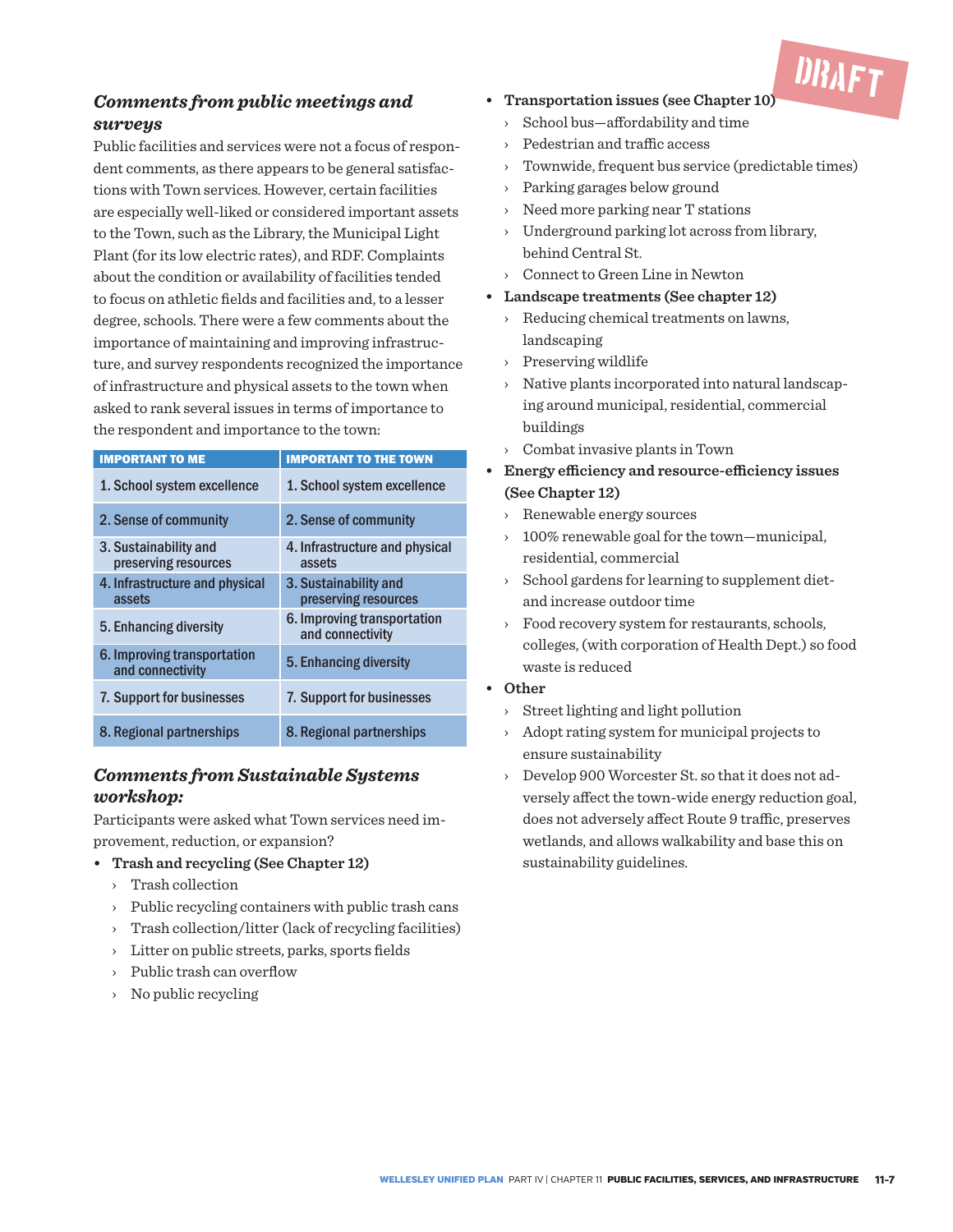

#### GOAL 1: TOWN-OWNED FACILITIES ARE IN GOOD CONDITION, FUNCTIONAL, AND RESOURCE-EFFICIENT.

#### *Policies*

- Maintain a facilities master plan and five-year capital improvements program.
- Continue asset management with proactive, preventive maintenance programs.

#### **STRATEGIES**

#### *A. Make capital improvements to town facilities to keep them in good condition.*

The Facilities Management Department, established in 2012, prepares a five-year capital plan with an annual facilities maintenance capital request for ten fiscal years. The criteria and considerations that the FMD uses in developing the capital budgets are:

- Safety (life safety and environment health)
- Impact to the learning or work environment
- Energy efficiency and sustainability
- Preventive maintenance
- Service life exceeded
- Interim school measures (triage)
- Is a major renovation planned?

The FMD engages all stakeholders-- Department Heads, Principals, Directors, and custodians and the maintenance staff--to update the capital plan. Their FY2018-FY 2027 capital improvement requested budget, which covers the majority of the time horizon of this Unified Plan, shows a total of \$191.4 million dollars. Of that total, \$20.4 million would be cash capital projects, with half of the expenditure in the first five years, and \$171.0 million would be debt-funded projects, with the HHU projects accounting for an estimated \$105 million of that amount and 82% of the debtfunded capital improvements to be expended in the first five years.

| <b>ACTIONS</b>                                                                                                                                                                                                                                                                                                                                                                                           | <b>WHEN</b> | <b>WHO</b>                                     |
|----------------------------------------------------------------------------------------------------------------------------------------------------------------------------------------------------------------------------------------------------------------------------------------------------------------------------------------------------------------------------------------------------------|-------------|------------------------------------------------|
| Continue to maintain a facilities master plan and capital<br><b>L</b><br>improvements program.                                                                                                                                                                                                                                                                                                           | 2018-2022   | <b>FMD</b>                                     |
| Create a single, integrated, five-year capital improvement<br>ii.<br>program (CIP) for all Town assets, identifying how projects are<br>related to achievement of the vision and goals. The current CIP,<br>prepared by FMD, focuses on Town buildings. A CIP including all<br>Town projects and relating them to achievement of Town goals<br>would improve the annual budget process and town meeting. | 2022-2028   | FMD; DPW;<br>Boards and<br>Commissions         |
| iii. Use a systematic sustainability evaluation and rating process,<br>such as Envision, to evaluate major projects (See Goal 4<br>below), and LEED or comparable sustainability rating system for<br>buildings.                                                                                                                                                                                         | 2018-2022   | Boards and<br>Commissions;<br>FMD; SEC         |
| iv. As needed and feasible, include community meeting space in<br>improvement projects.                                                                                                                                                                                                                                                                                                                  | 2018-2022   | Permanent<br><b>Building</b><br>Committee; FMD |
| v. Renovate Town Hall as planned with a focus on customer service<br>and reduction of duplicative resources (e.g., recordkeeping).                                                                                                                                                                                                                                                                       | 2018-2022   | Permanent<br><b>Building</b><br>Committee: FMD |
| vi. Continue preventive maintenance and repairs to town facilities,<br>and continue to focus on energy- and resource-efficiency.                                                                                                                                                                                                                                                                         | Ongoing     | <b>FMD</b>                                     |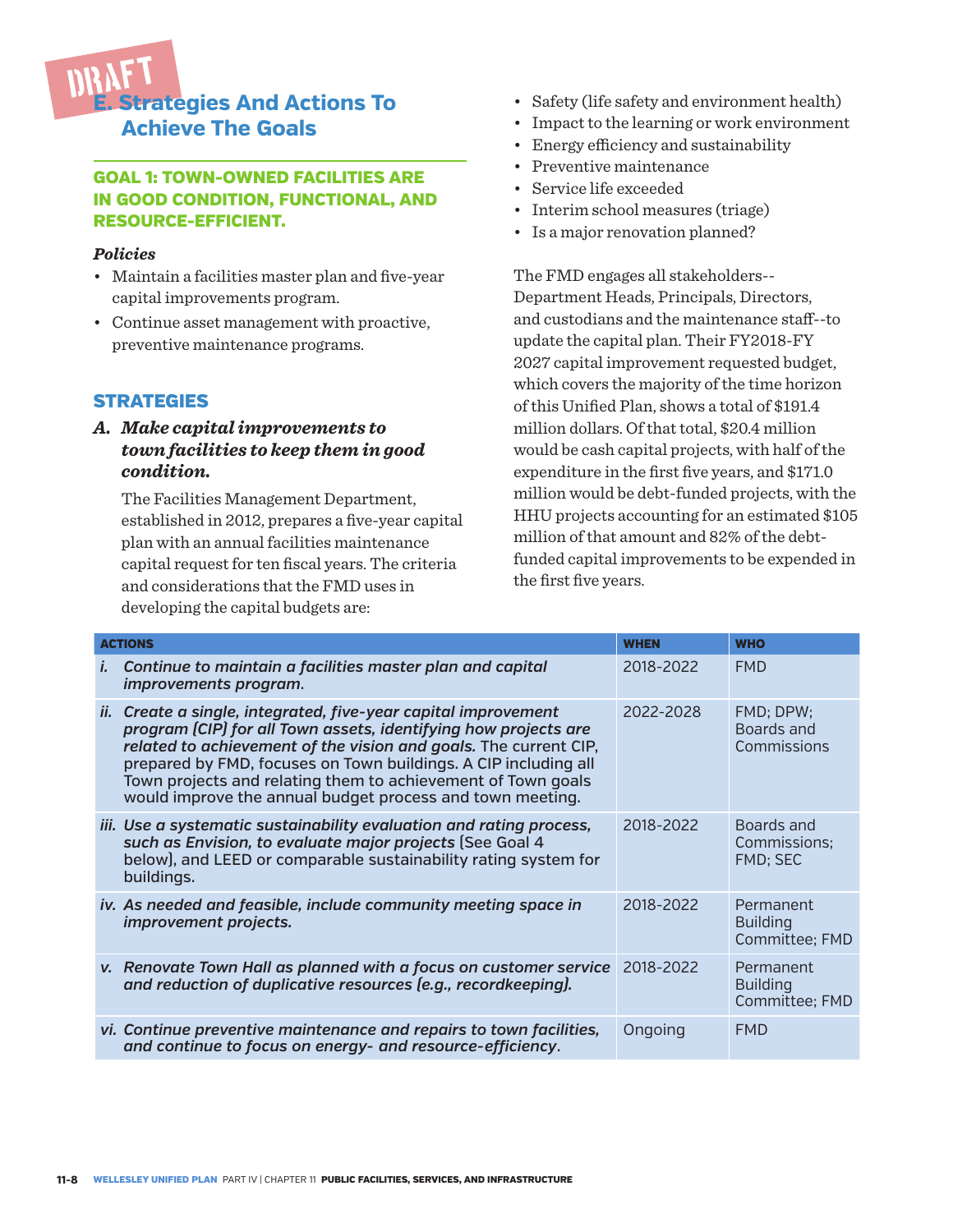

#### GOAL 2: WELLESLEY MAINTAINS SCHOOL EXCELLENCE.

#### *Policies:*

- Continue to implement the school system's strategic plan.
- Support implementation of the recommendations of the HHU report

At the time of the 2007 Comprehensive Plan, it was widely accepted that Wellesley High School was antiquated and needed major renovations or a replacement. A new school was built in 2012. Deferred maintenance also affected the Middle School and elementary schools and a continuing program of improvements has been underway and will continue. The major school facilities issue in recent years has been the question of

what to do about the Hardy, Hunnewell, and Upham elementary schools, three schools needing modernization. After a long 2016-2017 committee process, a plan to rebuild Hunnewell and either Hardy or Upham was recommended and accepted by the School Committee. A committee will oversee a feasibility study to decide which of the two will be rebuilt. The cost of the HHU program is estimated at \$105 million in the next ten years. The MSBA has invited the Upham School into their core program for renovation or rebuilding, which should provide substantial financinal support for rebuilding a school on either the Upham or Hardy site. No state funding is expected for the Hunnewell School. The School Committee plans to keep control of the school property that will not be used.

| <b>ACTIONS</b> | <b>WHEN</b>                                                                                                                                                                                                                                                                                                              |           | <b>WHO</b>                                                                                          |
|----------------|--------------------------------------------------------------------------------------------------------------------------------------------------------------------------------------------------------------------------------------------------------------------------------------------------------------------------|-----------|-----------------------------------------------------------------------------------------------------|
| İ.             | Prepare a feasibility study for the school sites. Include<br>consideration of including elements to meet additional<br>community goals (see Goal 3 below), and sustainable building.<br>Use a systematic sustainability evaluation and rating system,<br>such as the Envision rating system [see Goal 5 below] and LEED. | 2018-2022 | School Com-<br>mittee; School<br><b>Building Com-</b><br>mittee; Board<br>of Selectmen;<br>FMD; SEC |
|                | ii. Based on the results of the feasibility study, proceed to design<br>and construction of the schools.                                                                                                                                                                                                                 | 2018-2022 | School Com-<br>mittee: School<br><b>Building Com-</b><br>mittee; Board<br>of Selectmen:<br>FMD; SEC |

#### **STRATEGIES**

*A. Proceed with implementation of the HHU Master Planning Committee report as adopted by the School Committee.*

#### GOAL 3 : WELLESLEY MAINTAINS EXCEPTIONAL LIBRARY SERVICES

#### *Policies*

- Support implementation of the Wellesley Free Library's strategic plan.
- Ensure library facilities continue to service gathering needs of residents.

The Wellesley Free Library is highly valued by the community. Identified as one of the top five

community assets, its services go far beyond books. Open seven days a week and serving residents of all ages, the library provides a unique opportunity for residents to connect informally and through scheduled activities. The library is therefore ideally positioned to respond to several community issues that surfaced during the planning process, such as social isolation among some residents and the need for more community meeting spaces. Additionally, by using new technologies to increase efficiencies, the WFL has been able to focus on steady improvements in customer service. As use of the library has rapidly intensified, these efforts have become more critical to providing exceptional library services.

Since construction of the main library in 2003, residents' library needs have evolved. In 2017,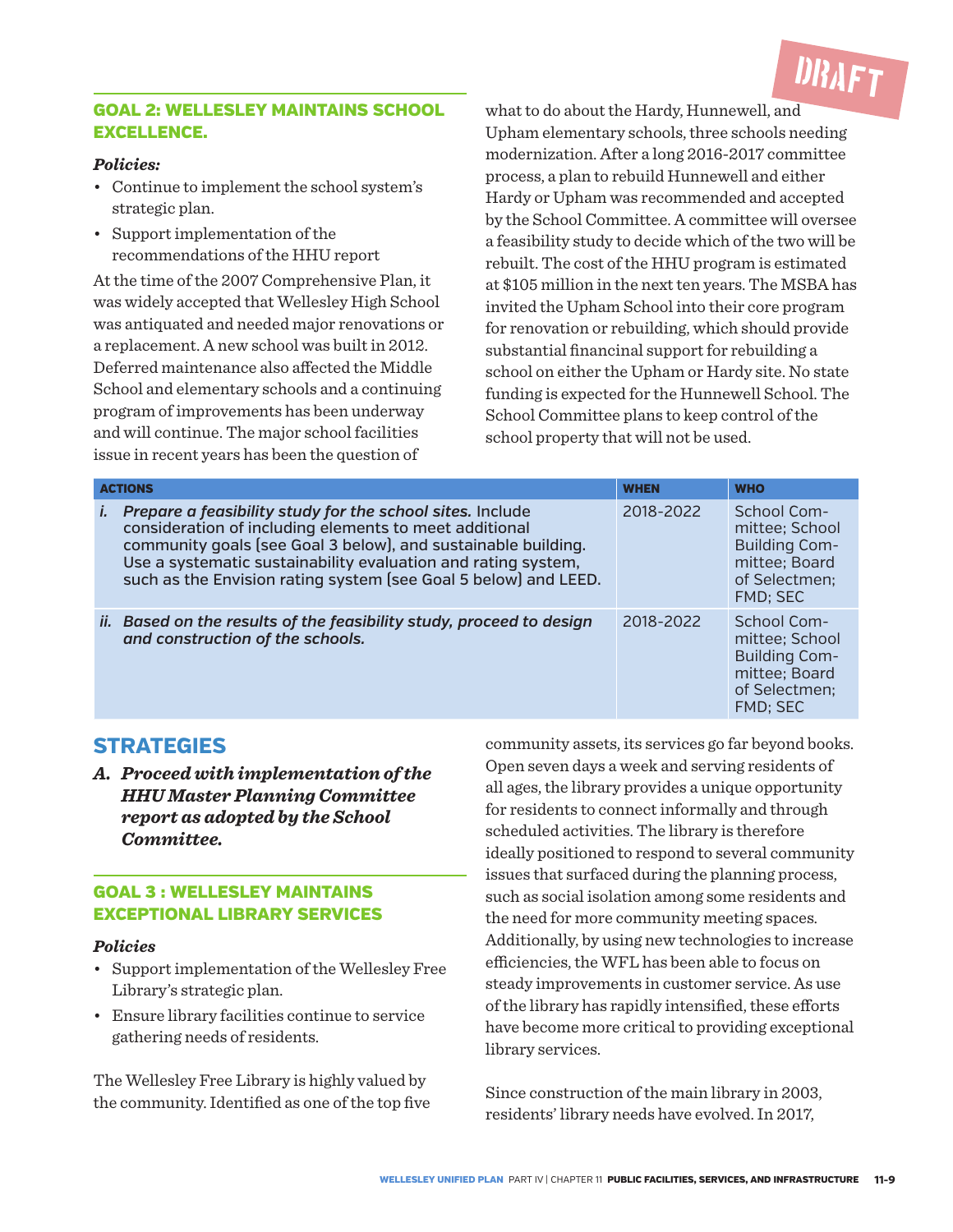DRAFT in conjunction with development of its five-year strategic plan, the library and FMD conducted a feasibility study to determine what renovations might be needed to better meet residents' demands. They are in the process of securing funds for targeted renovation designs.

#### **STRATEGIES**

*A. Continue to use technology to free up library staff to better serve town residents.* 

| <b>ACTIONS</b>                                                                                                                                                                 | <b>WHEN</b> | <b>WHO</b>   |
|--------------------------------------------------------------------------------------------------------------------------------------------------------------------------------|-------------|--------------|
| Install an automated materials handler to improve productivity<br>Ъ.<br>of circulation staff and allow for staff retraining and<br>reassignment to high value tasks.           | 2018-2019   | FMD; Library |
| <b>B.</b> Update/renovate main library to meet<br>evolving patron needs (increased<br>meeting space, common area for<br>community gathering, interactive<br>children's space). |             |              |
| <b>ACTIONS</b>                                                                                                                                                                 | <b>WHEN</b> | <b>WHO</b>   |
| Based on the results of the feasibility study, proceed to design<br>Ι.<br>and renovation of the Main Library.                                                                  | 2019-2021   | FMD; Library |
|                                                                                                                                                                                |             |              |

*C. Adapt the interior of Fells Branch Library expressly to meet needs of families with young children.*

| <b>ACTIONS</b> |                                                              | <b>WHEN</b> | <b>WHO</b>                |
|----------------|--------------------------------------------------------------|-------------|---------------------------|
|                | <i>i.</i> Prepare design and proceed to interior renovation. | 2018-2019   | Private funds:<br>Library |

#### GOAL 4: NEW SCHOOLS AND OTHER FACILITIES ARE DESIGNED TO SUPPORT ADDITIONAL COMMUNITY GOALS.

#### *Policies:*

• Explore the development of multiuse facilities when investing in new schools and other town improvements.

#### **STRATEGIES**

*A. Explore the "community schools" concept of partnerships to provide community enrichment spaces, as well as activities outside of school hours.*

#### **COMMUNITY SCHOOLS**

A "community school" has extended school hours, facilities and activities for youth and adults in the community. For example, a school can have a gymnasium, a performance space or art studios that are available to the public, as well as youth development, family support and health and social services provided by local nonprofits.

http://www.communityschools.org/default.aspx

|    | <b>ACTIONS</b>                                                                                                                                                                                                                                                            | <b>WHEN</b> | <b>WHO</b>                          |
|----|---------------------------------------------------------------------------------------------------------------------------------------------------------------------------------------------------------------------------------------------------------------------------|-------------|-------------------------------------|
| İ. | When planning for new schools, study the feasibility of providing 2018-2022<br>community resources. Meeting spaces, a gymnasium, and arts<br>and culture spaces have been suggested. Designs that allow for<br>flexibility in uses over the long term should be explored. |             | <b>School Building</b><br>Committee |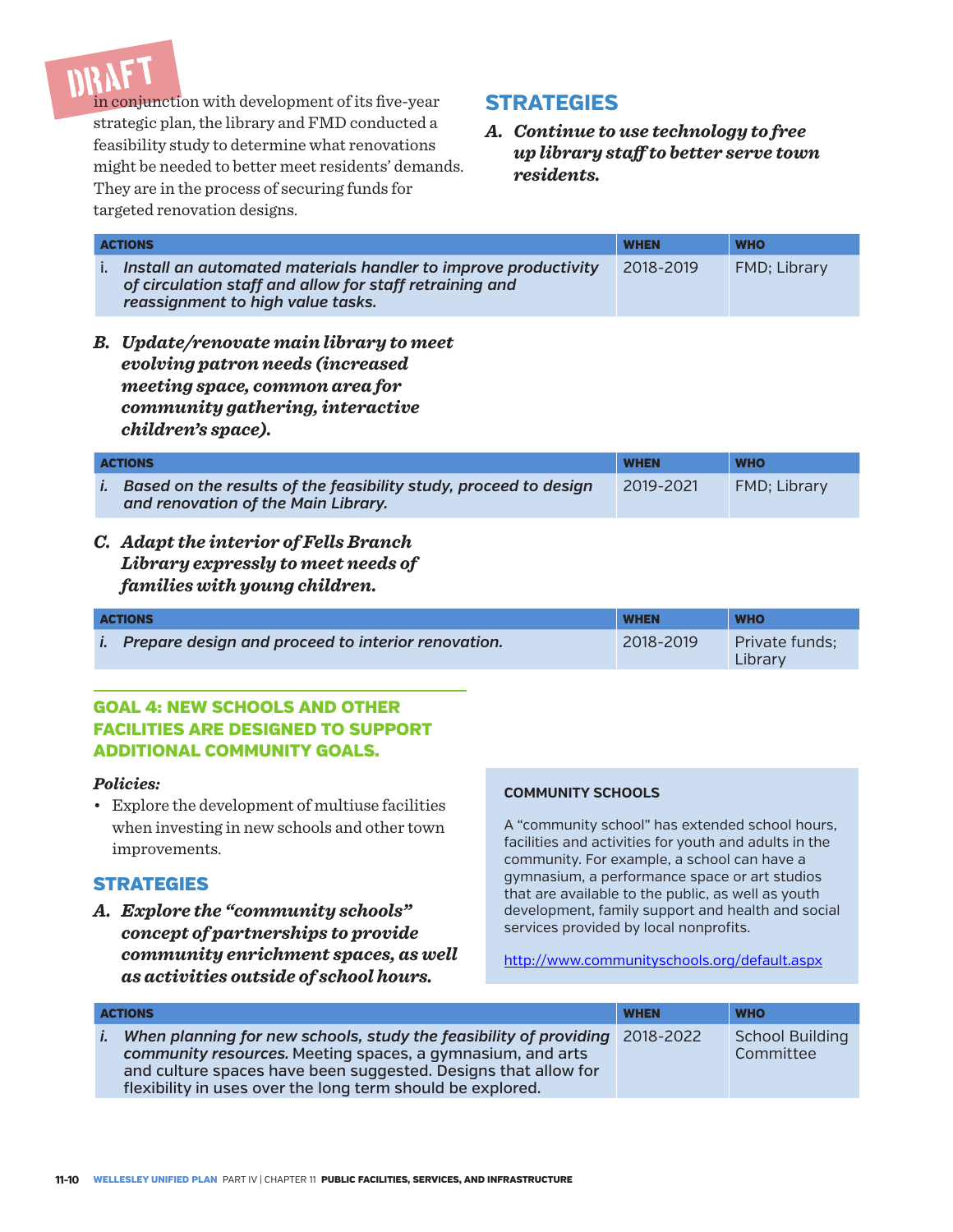| <b>ACTIONS</b>                                                                                                                                                                                                                                                                                                                                                                                                                                                                                                                                                                                                            | <b>WHEN</b> | <b>WHO</b>                                                                                  |
|---------------------------------------------------------------------------------------------------------------------------------------------------------------------------------------------------------------------------------------------------------------------------------------------------------------------------------------------------------------------------------------------------------------------------------------------------------------------------------------------------------------------------------------------------------------------------------------------------------------------------|-------------|---------------------------------------------------------------------------------------------|
| Consider inclusion of community meeting space in new projects<br>ii.<br>for Town Hall, the library system, and other improvement<br>projects.                                                                                                                                                                                                                                                                                                                                                                                                                                                                             | 2022-2028   | Permanent<br><b>Building</b><br>Committee:<br><b>Facilities</b><br>Management<br>Department |
| iii. Consider making any unused school available for other community<br>purposes, such as an arts center and/or community meeting<br>space. While the School Committee wishes to keep control of the<br>property, it could permit improvements to accommodate other<br>uses by the Town and/or nonprofit organizations.                                                                                                                                                                                                                                                                                                   | 2022-2028   | School<br>Committee:<br>Board of<br>Selectmen                                               |
| iv. Prepare a report on demand for and availability of community<br>meeting space in Wellesley. There is a general sense that the<br>town is not able to meet increasing demands for community<br>meeting space. As a major gathering space for the town, the<br>Library has been studying the availability of meeting space,<br>and its work can be the foundation for a report. The report<br>should identify existing public and private space (such as at the<br>Wellesley Community Center, faith communities, and so on); size,<br>capacity, condition, and amenities (such as kitchens); and costs if<br>relevant. | 2018-2022   | Committee<br>managed by<br>FMD; Library                                                     |
| v. Develop a section on the website identifying all community<br>meeting space opportunities. This should include a description of<br>space capacity, a sign up system and calendar for Town-owned<br>spaces, and contact information for private space.                                                                                                                                                                                                                                                                                                                                                                  | 2022-2028   | FMD with IT<br>Department                                                                   |

#### GOAL 5: THE TOWN HAS A SYSTEM AND PROCESS TO EVALUATE PROPOSED INFRASTRUCTURE PROJECTS FOR THE FULL RANGE OF SOCIAL, ECONOMIC, AND ENVIRONMENTAL IMPACTS IN PROJECT DESIGN, CONSTRUCTION, OPERATION, AND COST.

#### *Policy*

• Support evaluation of proposed Town infrastructure projects across all departments for the full range of life-cycle costs and benefits.

While the Town has taken many individual steps evidencing a commitment to sustainability, it does not yet have a systematic approach to evaluating sustainability benefits in infrastructure and facility design. Many communities have adopted policies for municipal building projects to meet specific

levels of sustainability performance (silver, gold or platinum levels) according to the LEED (Leadership in Energy and Environmental Design) program, regardless of whether there is a formal certification process. In recent projects, such as Wellesley High School, the Town has incorporated sustainability goals, such as high levels of energy efficiency.

A systematic approach to evaluating the benefits of proposed projects across all departments not only will enhance the ability of the Advisory Committee and Town Meeting to decide on priorities, it will also engage boards and departments in an early evaluation of whether projects are the best solution to solve problems. A good rating system starts with the question "is this the right project?"—not just "how will we do this project?" The Sustainable Energy Committee is evaluating potential rating systems for the Town to use.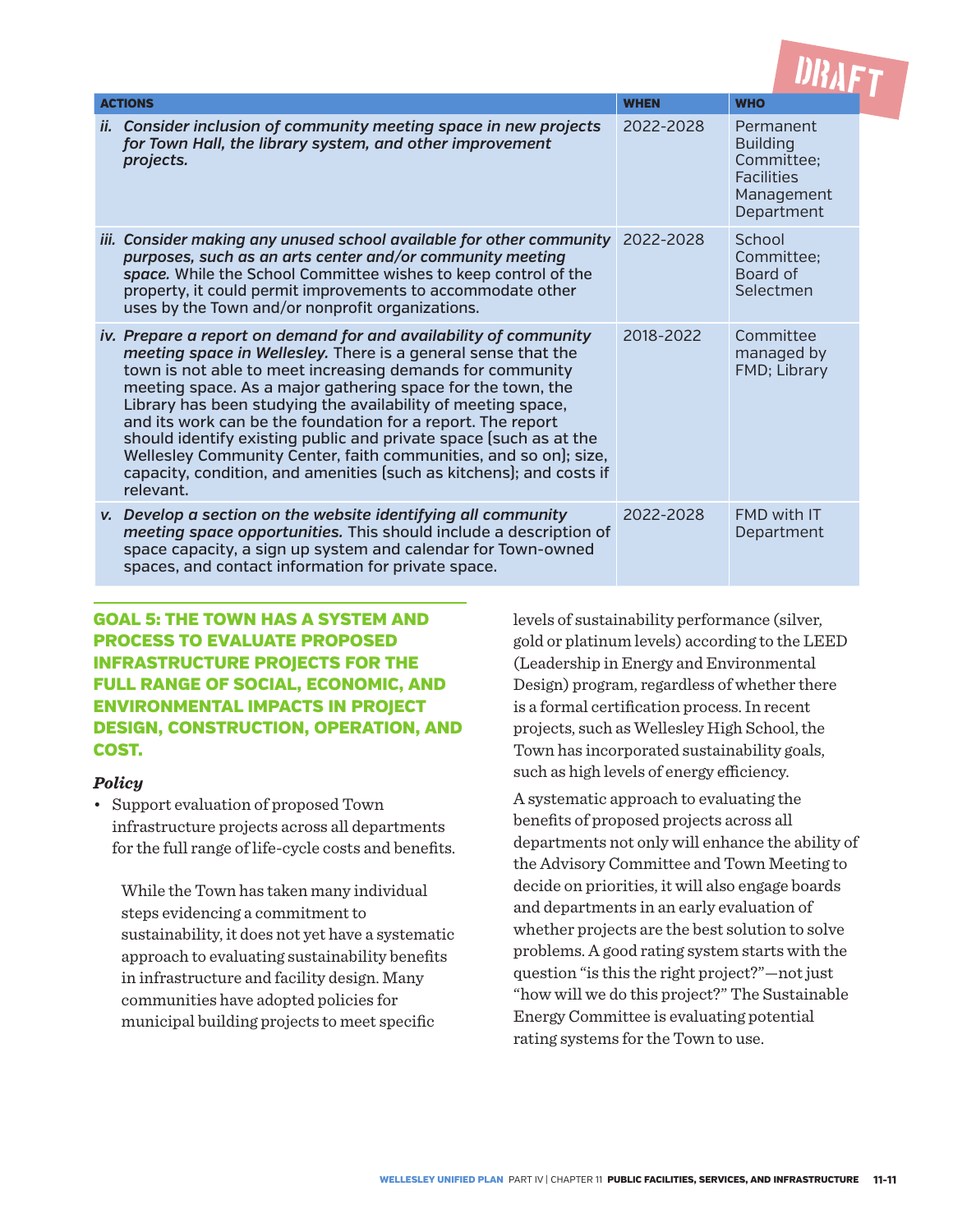

#### EXHIBIT 11.2 **OVERVIEW OF THE ENVISION RATING SYSTEM**



#### **STRATEGIES**

*A. Adopt a holistic and systematic evaluation and rating system for infrastructure to create a common set of evaluation metrics across town government.* 

An example of such a system that has been adopted by jurisdictions of varying sizes across the country is the Envision Rating System. Developed by the Institute for Sustainable Infrastructure and the Zofnass Program for Sustainable Infrastructure at the Harvard Graduate School of Design, it is supported by more than 200 major multidisciplinary consulting firms. Envision provides a

*IMPROVED: Conventional performance that slightly exceeds regulatory requirements*

*ENHANCED: On the right track, with superior performance within reach*

*SUPERIOR: Remarkable performance that is noteworthy but not yet conserving*

*CONSERVING: Zero negative impacts*

#### *RESTORATIVE:*

*Restoration of resources, ecological, economic, and social systems*

systematic evaluation process for infrastructure or other major projects. Use of the system is free (certification requires a fee) and the system has been adopted by an increasing number of local governments of different sizes. The evaluation system provides an organized way to include:

- Clear and transparent processes
- Education and communication for all interested parties
- Alignment of priorities with the values of the community and stakeholders
- Satisfaction of the requirements of public and private providers of capital
- Business case analytic tools and economic process tools

| <b>ACTIONS</b>                                                                                                                                                                  | <b>WHEN</b> | <b>WHO</b>                                                         |
|---------------------------------------------------------------------------------------------------------------------------------------------------------------------------------|-------------|--------------------------------------------------------------------|
| Study and adopt or modify for Wellesley a holistic and<br>systematic sustainability rating system, such as Envision, and<br>use it from the beginning of project consideration. | 2018-2022   | FMD: DPW:<br>Board of<br>Selectmen;<br>Town Meeting;<br><b>SFC</b> |
| ii. Train town staff and board members in how to use the chosen<br>system.                                                                                                      | 2022-2028   | Planning; FMD                                                      |
| iii. Train town financial staff in the economic tools appropriate for<br>life cycle analysis and evaluation of town facility projects.                                          | 2022-2028   | Board of<br>Selectmen                                              |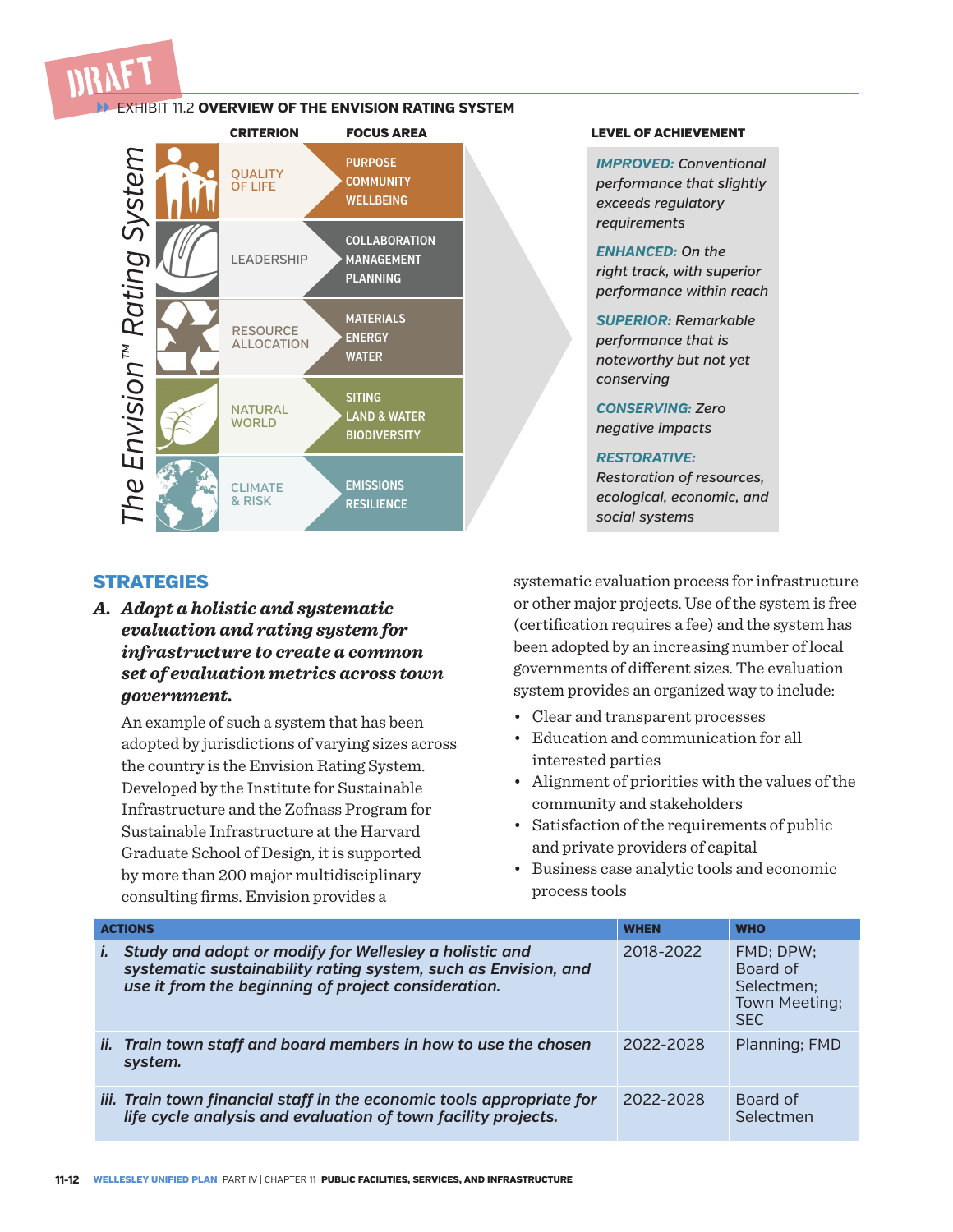

Wellesley can fine-tune the Envision process to fit Town needs. Use of the process will provide comparable information across departments, boards and commissions to assist the Advisory Committee and Town Meeting when recommending and voting on program and capital budgets.

#### GOAL 6: WELLESLEY'S STORMWATER MANAGEMENT SYSTEM INCORPORATES BEST PRACTICES THAT PROMOTE INFILTRATION AND IMPROVE WATER QUALITY.

#### *Policy*

• Make Wellesley a model of best practices in stormwater management for dense suburban communities.

#### **STRATEGIES**

*A. Continue to develop and establish stormwater management practices and activities to be in compliance with and exceed stormwater regulations originally expected to take effect on July 1, 2017.* 

The EPA has postponed required compliance on new stormwater regulations. Wellesley should work to meet and exceed potential requirements to become a model of stormwater management.

|    | <b>ACTIONS</b>                                                                                                                                                                                                                                                                                                                                       | <b>WHEN</b>              | <b>WHO</b>                                             |
|----|------------------------------------------------------------------------------------------------------------------------------------------------------------------------------------------------------------------------------------------------------------------------------------------------------------------------------------------------------|--------------------------|--------------------------------------------------------|
| i. | Implement best practices in stormwater management. Provide<br>public education, public participation, inspecting of outfalls<br>for illicit connections, which may involve analytical testing of<br>stormwater, construction-site management for stormwater<br>control, and stormwater management for redevelopment and<br>new development projects. | 2018-2022<br>and ongoing | NRC; DPW; FMD                                          |
|    | ii. Review and amend local regulations to update and clarify<br>requirements.                                                                                                                                                                                                                                                                        | 2018-2022                | NRC; Planning<br><b>Board</b>                          |
|    | iii. Locate and cap illegal connections to the drainage system.                                                                                                                                                                                                                                                                                      | 2018-2022                | <b>DPW</b>                                             |
|    | iv. Study the potential benefits of establishing a stormwater utility<br>to fund stormwater programs.                                                                                                                                                                                                                                                | 2023-2028                | NRC; DPW;<br>Planning<br>Board; Board of<br>Selectmen  |
|    | v. Promote and/or require the use of Low Impact Development<br>(LID) and green infrastructure approaches to stormwater<br>management in public and private development.                                                                                                                                                                              | 2018-2022                | Planning; NRC;<br><b>DPW</b>                           |
|    | vi. Adopt a policy requiring the use of LID and green infrastructure<br>in municipal projects.                                                                                                                                                                                                                                                       | 2018-2022                | Permanent<br><b>Building</b><br>Committee:<br>FMD; DPW |
|    | vii. Identify impervious areas that can be removed for stormwater<br>benefits, especially near natural resources and recreation areas,<br>and include in project planning.                                                                                                                                                                           | 2022-2028                | NRC; DPW                                               |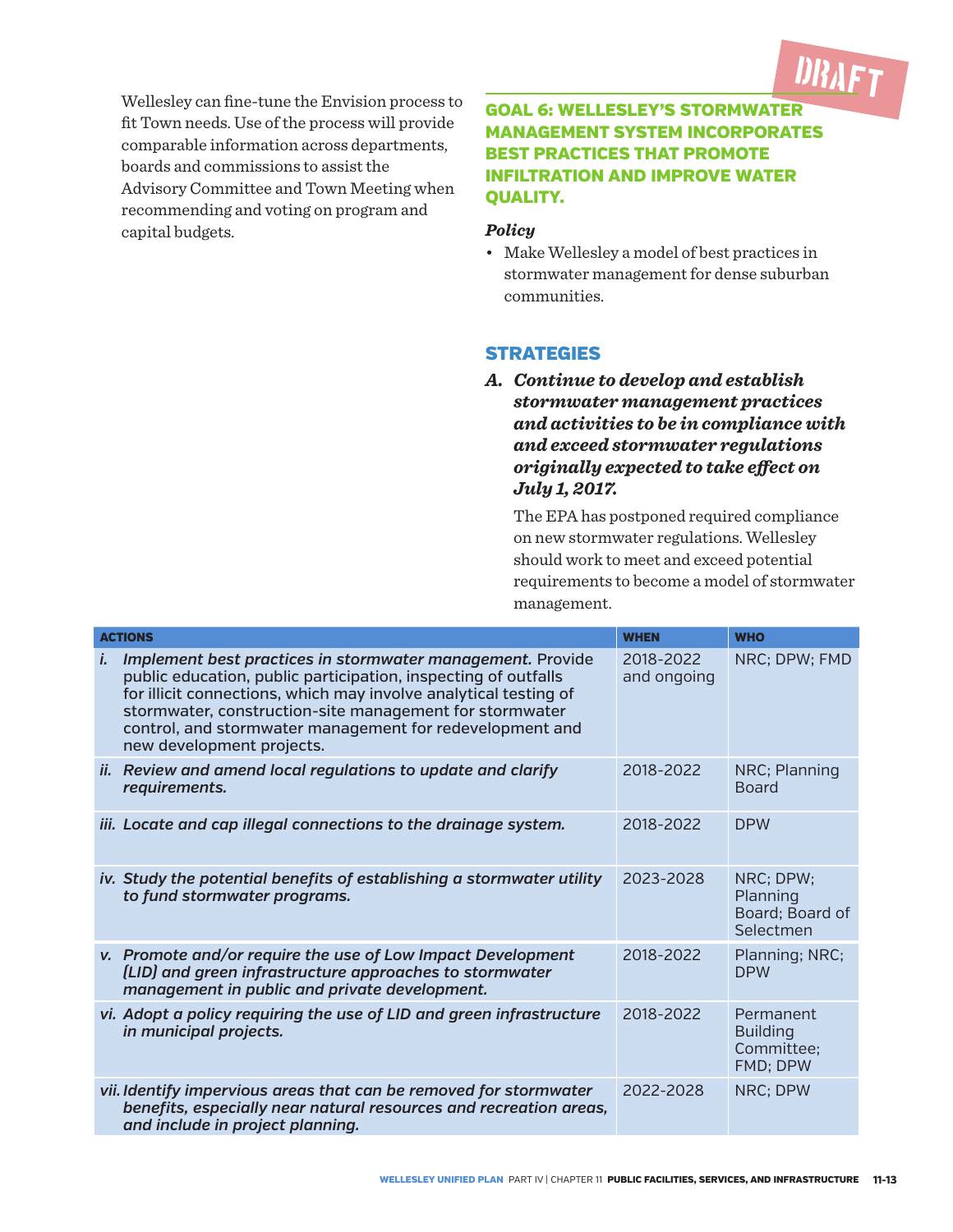

#### EXHIBIT 11.3 **HOW COMMUNITIES CALCULATE STORMWATER FEES**

### Calculating stormwater fees

An example house in Falls Church has a total impervious surface of 2,250 square feet (e.g. roof area, driveway, sidewalks and patio). To calculate the corresponding stormwater fee:

Sidewalk:

**Reduction: Using** permeable pavers rather than concrete earns a 40 sq. ft. reduction (40%)

in impervious area.

100 sq. ft

- Impervious area:
- $\cdot$  1,100 sq. ft. for roof · 750 sq. ft. for driveway
- · 300 sq. ft. for patio
- 
- · 100 sq. ft. for sidewalk
- · 2,250 sq. ft. total impervious area

Divide the impervious area by 200  $(2,250 \div 200 = 11.25)$ 

Round the result to the next highest whole number (round 11.25 up to 12)

Multiply by \$18 to calculate the total annual fee  $(12 \times $18 = $216)$ 

Planting a tree could help earn a 10% credit.

Roof: 1,100 sq. ft.

Cistern: An underground tank that collects runoff from impervious areas could earn up to a 70% reduction in impervious area.

Installing a rain barrel could help earn a 10% credit.

Driveway: 750 sq. ft. Rain garden reduction: Collects runoff from the driveway, for a 300 sq. ft. reduction (40%) in impervious area.

Patio: 300 sq. ft. **Reduction: Using** permeable pavers rather than concrete earns a 120 sq. ft. reduction (40%) in impervious area.

Off-site reduction: Adding a rain garden or other stormwater facility that collects and treats off-site stormwater can earn up to a 70% reduction in impervious area.

#### Stormwater credits

The City's stormwater credit policy provides up to 95% off the stormwater utility fee by adding property improvements, such as cisterns, rain gardens, and permeable surfaces. Credits are cumulative.

Voluntary water quality improvements can earn up to a 40% reduction in impervious area while improvements required as a condition of development can earn up to 20% reduction in impervious area.

An additional 10% to 30% percent can be earned by providing water quantity improvements that store stormwater runoff.

A 10% credit can be earned by performing stormwater quality improvement activities like planting trees and installing rain barrels.

Visit the City's website at

www.fallschurchva.gov/Stormwater for more details about the Stormwater Utility Fee Credits Manual.

#### To calculate fee reduction:

- Add the impervious area draining to a facility, or multiple facilities  $(100 sq. ft. + 750 sq. ft. + 300 sq. ft. = 1,150 sq. ft.)$
- Multiply the impervious area by reduction percentage (voluntary, 40%)  $(1,150 \text{ sq. ft.} \times 0.40 = 460 \text{ sq. ft.})$
- Subtract the result from the original impervious surface  $(2,250 \text{ sq. ft.} - 460 \text{ sq. ft.} = 1,790 \text{ sq. ft.})$
- Divide by 200 and round to the highest number  $(1,790$  sq. ft. / 200 = 8.9, rounded up to 9)
- Multiply by \$18 to find the modified fee (\$18 x 9= \$162)
- . Annual stormwater fee with credits reduced to \$162

*An example of stormwater fee calculations from Falls Church, Virginia.*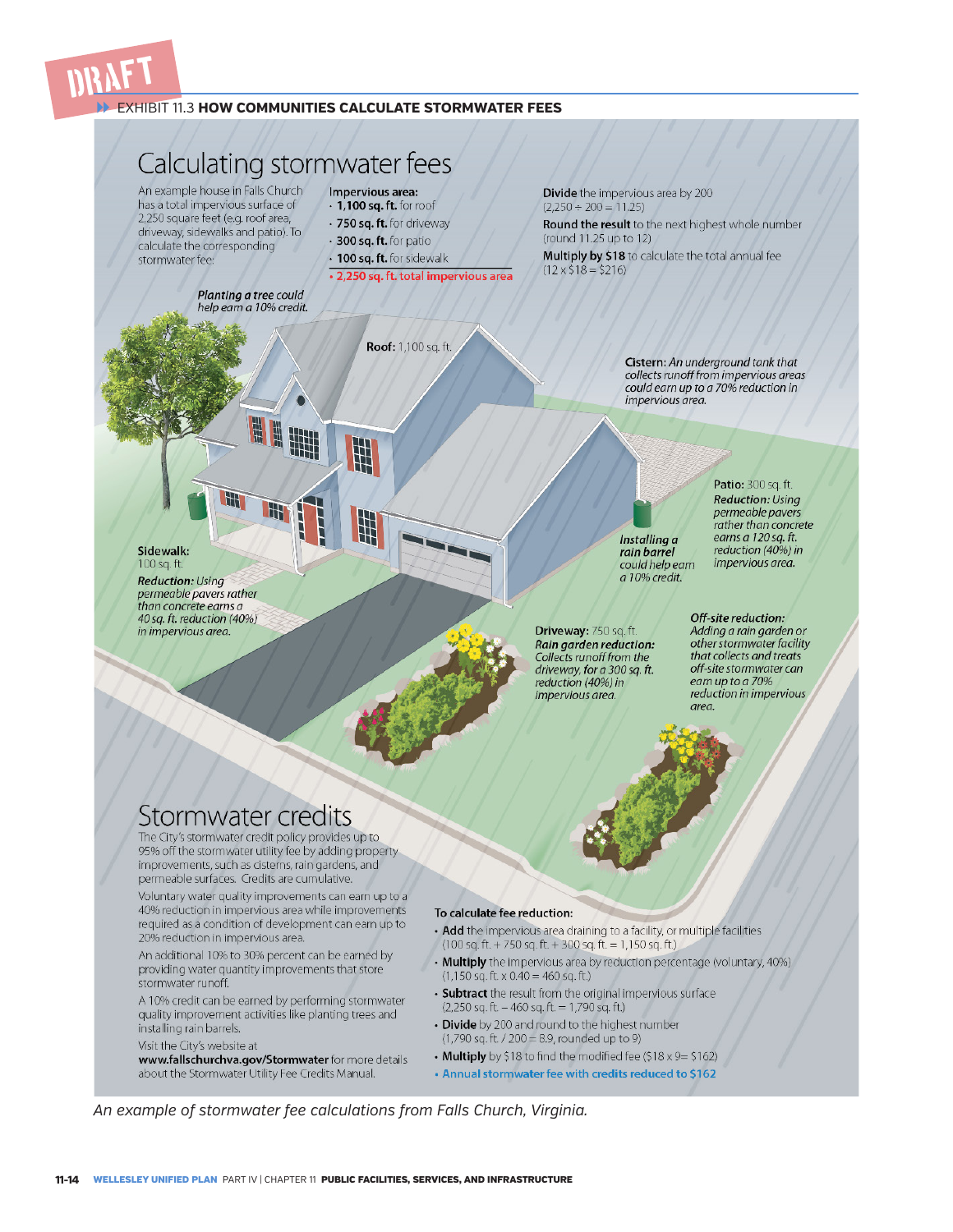#### **WHAT'S A STORMWATER UTILITY?**

Massachusetts General Laws authorize municipalities to establish a stormwater utility as an enterprise fund (like water and sewer) to fund the costs of stormwater management. (MGL Chapter 40 Section 1A, Chapter 40A Section 5, Chapter 44 Section 53F-1/2, and Chapter 83 Section 16). The Metropolitan Area Planning Council has developed a Stormwater Utility/Funding Starter Kit. (www.mapc.org/ Stormwater Financing]

Fees are typically linked to the amount of stormwater runoff produced by the impervious surfaces on a property. Credits are given for reducing impervious cover, conserving natural land, water harvesting

and reuse, groundwater recharge, low-impact development, and other measures.

#### **WHY IS A STORMWATER UTILITY A GOOD IDEA?**

**DRAFT** 

The Town currently pays for stormwater management from the General Fund. While a stormwater utility may seem unpalatable as an "additional" fee, in fact it connects payment to the amount of stormwater produced on a property that has to be managed by public drainage systems. Bigger users of public drainage pay proportionately. A stormwater utility acts as an incentive for reducing impervious surfaces, retaining trees and plants on site, and promoting other green infrastructure strategies. Over time, the overall cost of stormwater management declines and water quality improves.

#### *B. Explore the benefits of participating in a regional collaborative for stormwater management and aquifer protection.*

| <b>ACTIONS</b>                                                                                                                                                                   | <b>WHEN</b> | <b>WHO</b> |
|----------------------------------------------------------------------------------------------------------------------------------------------------------------------------------|-------------|------------|
| Use the relationships created through the DPW benchmark<br>study to discuss the potential benefits of regional collaboration<br>on stormwater management and aquifer protection. | 2019-2023   | <b>DPW</b> |

#### GOAL 7: THE TOWN OF WELLESLEY HAS UP-TO-DATE, 21ST-CENTURY TECHNOLOGY TOOLS AND PROCESSES.

#### *Policy*

• Support maintenance of a town-wide technology plan to coordinate technology needs and upgrades for all town departments, the school system, and the library for efficient service

delivery and effective customer service for residents and others.

#### **STRATEGIES**

#### *A. Create protocols for use of technology and digital platforms to communicate with residents and others.*

See addition information on technology and transparency in Chapter 14.

| <b>ACTIONS</b> |                                                                                                                                | <b>WHEN</b> | <b>WHO</b>                    |
|----------------|--------------------------------------------------------------------------------------------------------------------------------|-------------|-------------------------------|
| İ.             | Develop systems for timely posting of board and commission<br>materials and ease of use.                                       | 2018-2022   | Board of<br>Selectmen; IT     |
|                | ii. Support staff time to keep web materials and digital<br>communications up to date.                                         | 2018-2022   | All Boards and<br>Commissions |
|                | iii. Develop a robust e-government system that allows residents<br>and others to easily conduct business with the town online. | 2018-2022   | Board of<br>Selectmen; IT     |